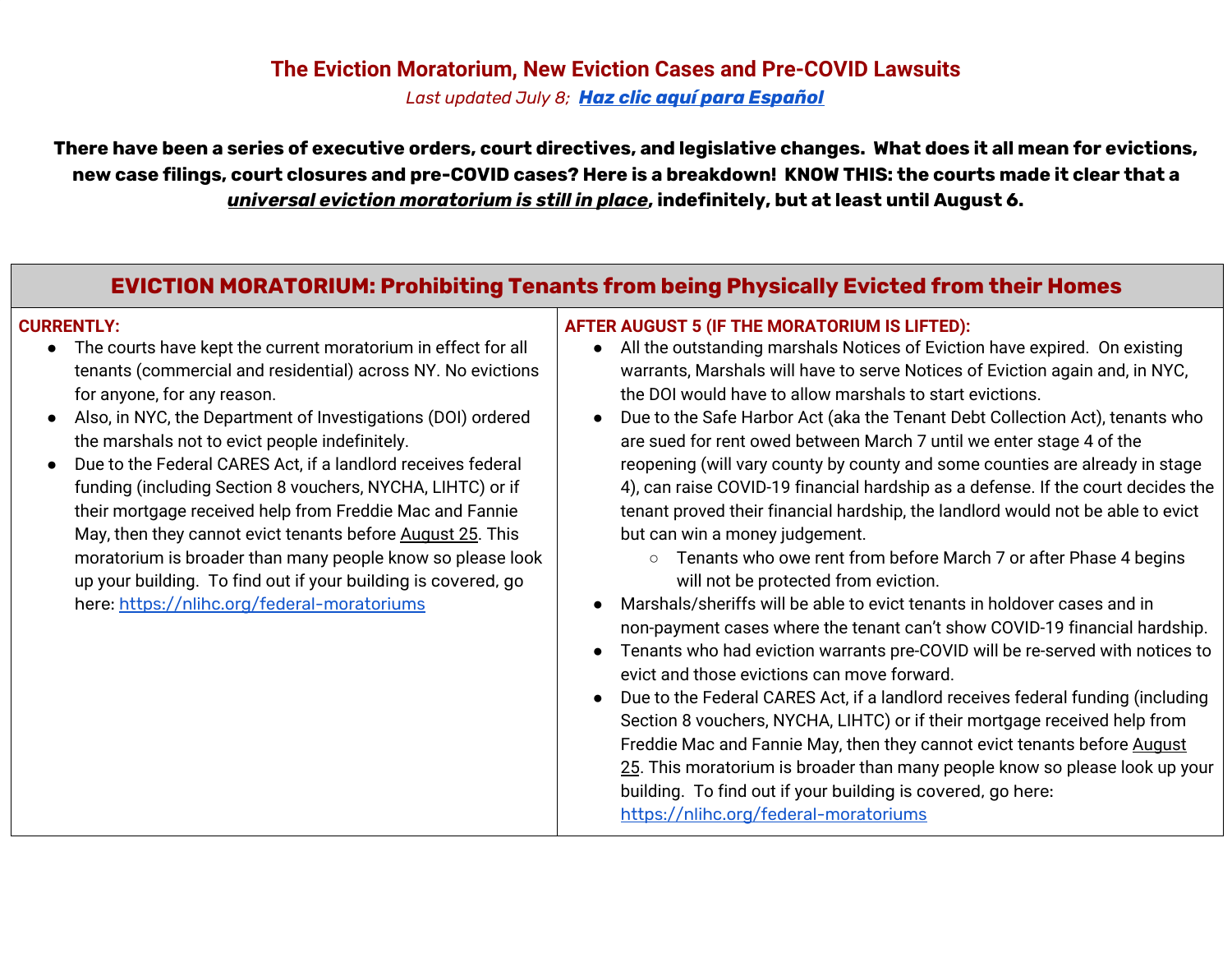### **The Eviction Moratorium, New Eviction Cases and Pre-COVID Lawsuits**

*Last updated July 8; Haz clic aquí para [Español](https://docs.google.com/document/d/1uzT1lduZAzNLpy_WxSOU1oSOTOPs0YrWekzLd8o6tAs/edit?usp=sharing)*

## **NEW LANDLORD LAWSUITS**

#### **CURRENTLY:**

- As of June 22nd, the courts are letting landlords file new eviction cases. The landlords must include a notice to the tenant telling them they may have more time to respond and how to get legal services/more information.
- Landlords with attorneys must file their cases by mail or electronically (the court however hasn't set up an e-filing system yet). Landlords without attorneys can file in person.
- Once a new eviction case is filed, tenants will be asked to answer by phone. However there will be no court dates until after August 5, whether a tenant responds or not.
- If a tenant does not respond, the landlord will not get a default judgment (meaning a decision in favor of the landlord because the tenant didn't respond).
- Due to the Federal CARES Act, if a landlord receives federal funding (including Section 8 vouchers, NYCHA, LIHTC) or if their mortgage received help from Freddie Mac and Fannie May, then they cannot file new eviction cases before August 25. This moratorium is broader than many people know so please look up your building. To find out if your building is covered, go here: <https://nlihc.org/federal-moratoriums>

### **AFTER AUGUST 5:**

- Landlords can continue to file new cases and the courts may issue new rules about whether they can file in person.
- Statewide, when filing new eviction cases landlords must include a notice to the tenant telling them they may have more time to respond and how to get legal services/more information.
- There are no restrictions on the eviction cases landlords can file against tenants.
- Due to the Federal CARES Act, if a landlord receives federal funding (including Section 8 vouchers, NYCHA, LIHTC) or if their mortgage received help from Freddie Mac and Fannie May, then they cannot file new eviction cases before August 25. This moratorium is broader than many people know so please look up your building. To find out if your building is covered, go here: <https://nlihc.org/federal-moratoriums>

# **PHYSICAL OPENING OF THE COURTS AND CONDUCTING COURT CASES**

**CURRENTLY: FUTURE:**